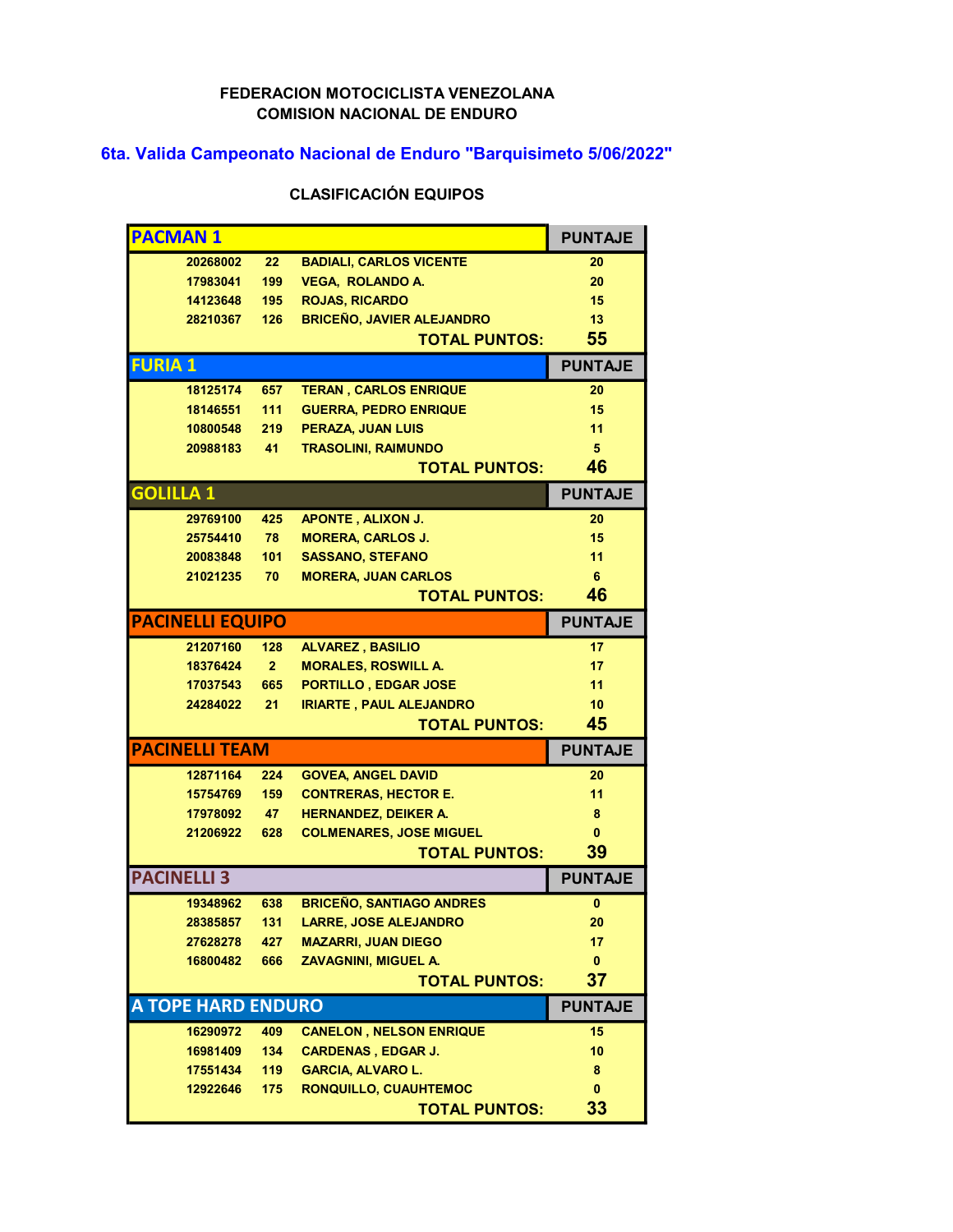| <b>FURIA 2</b> |                           |                  |                                    | <b>PUNTAJE</b> |
|----------------|---------------------------|------------------|------------------------------------|----------------|
|                | 18186268                  | 673              | <b>VONA, FRANCESCO</b>             | 15             |
|                | 18815328                  | 446              | <b>GAVIDIA, YOSSER D.</b>          | 11             |
|                | 18315651                  | 18 <sup>1</sup>  | <b>CLARO, JOSE XAVIER</b>          | 4              |
|                | 19659827                  | 418              | <b>ORCETTI, LUIS RAFAEL</b>        | $\mathbf{0}$   |
|                |                           |                  | <b>TOTAL PUNTOS:</b>               | 30             |
|                | <b>TEAM PLANETA SPORT</b> |                  |                                    | <b>PUNTAJE</b> |
|                | 15914720                  | 97               | <b>GONZALEZ, CARLOS LEANDRO</b>    | 13             |
|                | 19763415                  | 136              | <b>BLUNDA, GIANNI JOSE</b>         | 9              |
|                | 16005210                  | 171              | <b>FIGUEROA, CRISTIAN</b>          | $\bf{0}$       |
|                |                           | #N/D             | #N/D                               | 0              |
|                |                           |                  | <b>TOTAL PUNTOS:</b>               | 22             |
| <b>FURIA 3</b> |                           |                  |                                    | <b>PUNTAJE</b> |
|                | 19733466                  | 440              | <b>GAVIDIA, YOSWAL A.</b>          | 13             |
|                | 19555032                  | 669              | <b>BONILLA, MARIO ENRIQUE</b>      | 9              |
|                | 14350525                  | 437              | <b>QUINTERO, JONATHAN DANIEL</b>   | $\mathbf{0}$   |
|                | 27401116                  | 10 <sup>°</sup>  | <b>CARREIRA, DANIEL A.</b>         | $\mathbf{0}$   |
|                |                           |                  | <b>TOTAL PUNTOS:</b>               | 22             |
| <b>FURIA 4</b> |                           |                  |                                    | <b>PUNTAJE</b> |
|                | 18184429                  | 441              | <b>FOUCAULT, GERMAN E.</b>         | 6              |
|                | 14884596                  | 444              | <b>VALLERA, JOSE ABIGAIL</b>       | 7              |
|                | 9881253 457               |                  | <b>VILLAMEDIANA, FAVIO JOSE</b>    | 0              |
|                | 18143206                  | 634              | <b>RODRIGUEZ, YORWING</b>          | 0              |
|                |                           |                  | <b>TOTAL PUNTOS:</b>               | 13             |
|                | <b>PACINELLI 5</b>        |                  |                                    | <b>PUNTAJE</b> |
|                | 10798659                  | 210              | <b>ARDILA, ALBERTO</b>             | 5              |
|                | 19391949                  | 130 <sub>1</sub> | <b>HERNANDEZ, ROGELIO A.</b>       | 5              |
|                | 17391515                  | 647              | <b>MONTILLA, VICTOR A</b>          | 3              |
|                | 17125918                  | 668              | PEREZ, RAFAEL                      | $\mathbf{0}$   |
|                |                           |                  | <b>TOTAL PUNTOS:</b>               | 13             |
|                | <b>MOTOENDURO OESTE</b>   |                  |                                    | <b>PUNTAJE</b> |
|                | 18914553                  | 420              | PEÑA, LUIS DANIEL                  | 9              |
|                | 17775457                  | 456              | <b>SOARES, TONY RAFAEL</b>         | 0              |
|                | 20307859                  | 655              | <b>DE ABREU, HENDRICK</b>          | 0              |
|                | 31148624                  | 651              | <b>DA CAMARA, DANIEL</b>           | 0              |
|                |                           |                  | <b>TOTAL PUNTOS:</b>               | 9              |
|                |                           |                  | <b>TEAM LOPERAM/CORRECAMINOS 2</b> | <b>PUNTAJE</b> |
|                | 17348406                  | 438              | <b>RAINIS, DANIEL A.</b>           | 8              |
|                | 14484667                  | 426              | <b>BAHAMONDES, FRANCISCO J.</b>    | 0              |
|                | 16247587                  | 461              | <b>CASTRO, LUIS A.</b>             | 0              |
|                | 16248576                  | 107              | <b>GUZMAN, RAMON ANTONIO</b>       | 6              |
|                |                           |                  | <b>TOTAL PUNTOS:</b>               | 8              |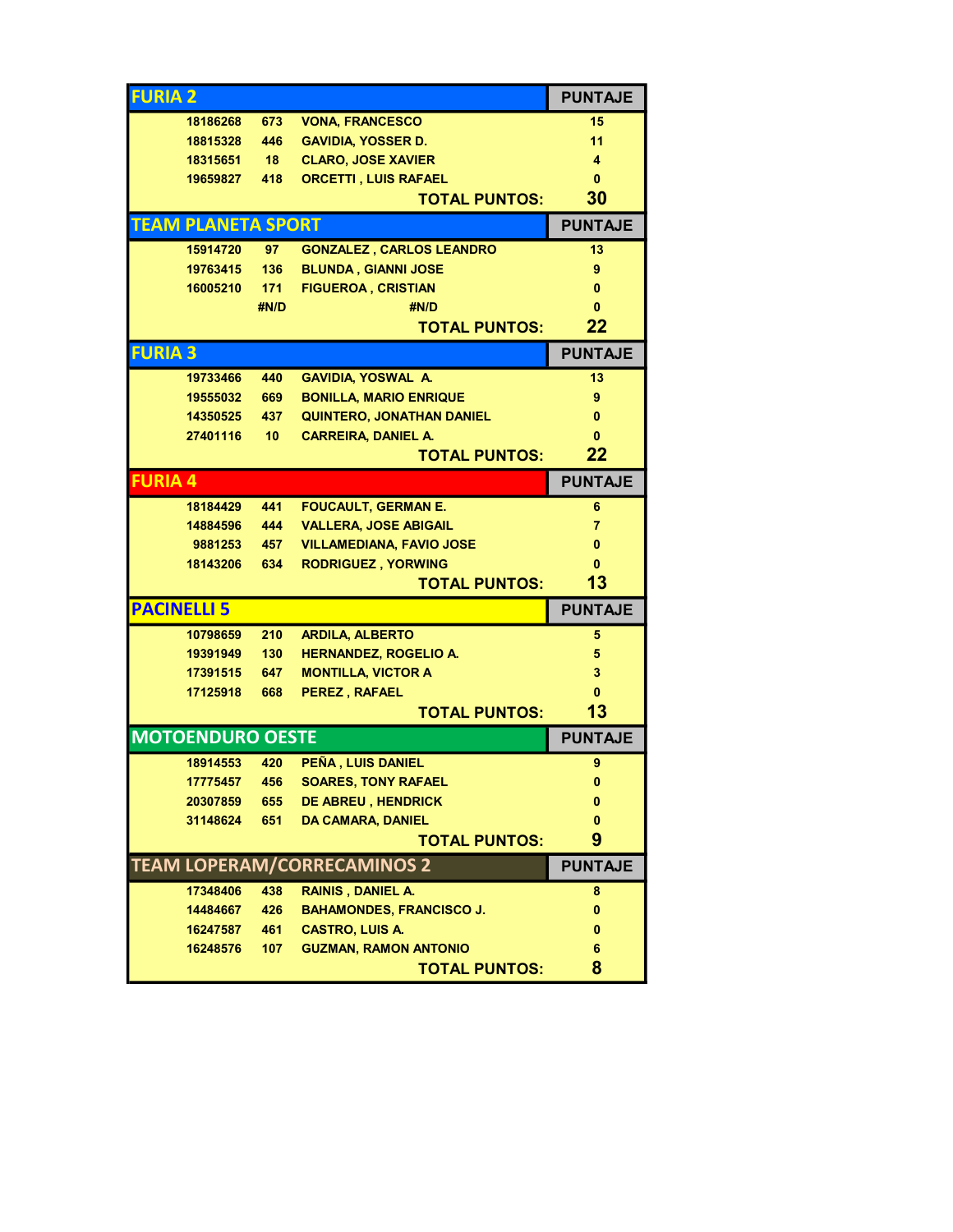|                    | <b>PACMAN 2</b>      |                  |                                     | <b>PUNTAJE</b>                 |
|--------------------|----------------------|------------------|-------------------------------------|--------------------------------|
|                    | 17348329             | 105              | <b>GONZALEZ, ALEXANDER A.</b>       | 7                              |
|                    | 6891954              | 201              | <b>OVALLES, JOSE LUIS</b>           | $\bf{0}$                       |
|                    | 28073125             | 460              | <b>GONZALEZ, DANIEL ANDRES</b>      | $\bf{0}$                       |
|                    | 15219846             | $152 -$          | <b>GONZALEZ, CESAR J.</b>           | 0                              |
|                    |                      |                  | <b>TOTAL PUNTOS:</b>                | $\overline{7}$                 |
|                    |                      |                  | <b>TEAM LOPERAM/CORRECAMINOS 1</b>  | <b>PUNTAJE</b>                 |
|                    | 15394508             | 439              | <b>PEREZ, CARLOS F.</b>             | 5                              |
|                    | 10816595             | 212              | LARA, JOSE M.                       | $\mathbf{0}$                   |
|                    | 25466156             | 129              | <b>GONZALEZ, DANIEL ALFREDO</b>     | $\mathbf{0}$                   |
|                    | 17977587             | 429              | <b>MAYA, RODRIGO</b>                | 0                              |
|                    |                      |                  | <b>TOTAL PUNTOS:</b>                | 5                              |
|                    | <b>TEAM SIN ASCO</b> |                  |                                     | <b>PUNTAJE</b>                 |
|                    | 19044028             | 133              | <b>VECCHI, MARCO E.</b>             | $\mathbf{0}$                   |
|                    | 15327996             | 679              | <b>INCIARTE, GUSTAVO</b>            | 6                              |
|                    | 15612335             | 162              | <b>BATTAGGIA, SILA</b>              | 0                              |
|                    | 13029672             | 678              | <b>MATA, ANDRES</b>                 |                                |
|                    |                      |                  | <b>TOTAL PUNTOS:</b>                | 6                              |
| <b>PACINELLI 4</b> |                      |                  |                                     | <b>PUNTAJE</b>                 |
|                    | 11314203             | 640              | <b>CONTRERAS, FELIPE SANTIAGO</b>   | $\mathbf{0}$                   |
|                    | 16276788             | 630              | <b>MALDONADO, DIEGO E.</b>          | 1                              |
|                    | 14983471             | 646              | <b>VENNIRO, ENZO J.</b>             | $\bf{0}$                       |
|                    | 18245167             | 624              | <b>ARROYO, ALEJANDRO JOSE</b>       | $\overline{2}$                 |
|                    |                      |                  | <b>TOTAL PUNTOS:</b>                | 1                              |
| <b>GOLILLA 2</b>   |                      |                  |                                     | <b>PUNTAJE</b>                 |
|                    |                      |                  |                                     |                                |
|                    | 20228897             | 453              | <b>GONZALEZ, DANIEL FABELO</b>      | $\mathbf 0$                    |
|                    | 18304135             | 103 <sub>1</sub> | <b>GONZALEZ, FRANCISCO V.</b>       | 0                              |
|                    | 18898970             | #N/D             | #N/D                                | 0                              |
|                    | 11742656             | 454              | <b>BONILLA, PABLO ENRIQUE</b>       | 0                              |
|                    |                      |                  | <b>TOTAL PUNTOS:</b>                | $\mathbf{0}$                   |
|                    |                      |                  |                                     | <b>PUNTAJE</b>                 |
| <b>PACMAN 5</b>    | 19692029             | 620              | <b>FORTIQUE, ALEJO ENRIQUE</b>      | $\mathbf{0}$                   |
|                    |                      |                  | 21013774 659 BERNARDEZ, JUAN CARLOS | $\mathbf{0}$                   |
|                    | 21016345             | 654              | <b>ALVAREZ, LUIS ALFONSO</b>        | 0                              |
|                    | 17348936             | 617              | <b>HELMEYER, ALEJANDRO</b>          | $\bf{0}$                       |
|                    |                      |                  | <b>TOTAL PUNTOS:</b>                | 0                              |
| <b>PACMAN 3</b>    | 19378761             | #N/D             | #N/D                                | <b>PUNTAJE</b><br>$\mathbf{0}$ |
|                    | 24224231             | 11               | <b>FERNANDEZ, SEBASTIAN</b>         | 0                              |
|                    | 14327825             | 468              | <b>VAN DER DIJS, ARNOLD</b>         | 0                              |
|                    | 19200761             | 4 <sup>1</sup>   | <b>LANGE, SANTIAGO</b>              | 0                              |
|                    |                      |                  | <b>TOTAL PUNTOS:</b>                | 0                              |
| <b>PACMAN4</b>     |                      |                  |                                     | <b>PUNTAJE</b>                 |
|                    | 18315792             | 430              | <b>COLL, JORGE IGNACIO</b>          | 0                              |
|                    | 20653522             | 656              | <b>LANTE, SANTIAGO</b>              | 0                              |
|                    | 18899347             | 658              | <b>HELMEYER, RODRIGO A.</b>         | 0                              |
|                    |                      | #N/D             | #N/D                                | 0                              |
|                    |                      |                  | <b>TOTAL PUNTOS:</b>                | 0                              |